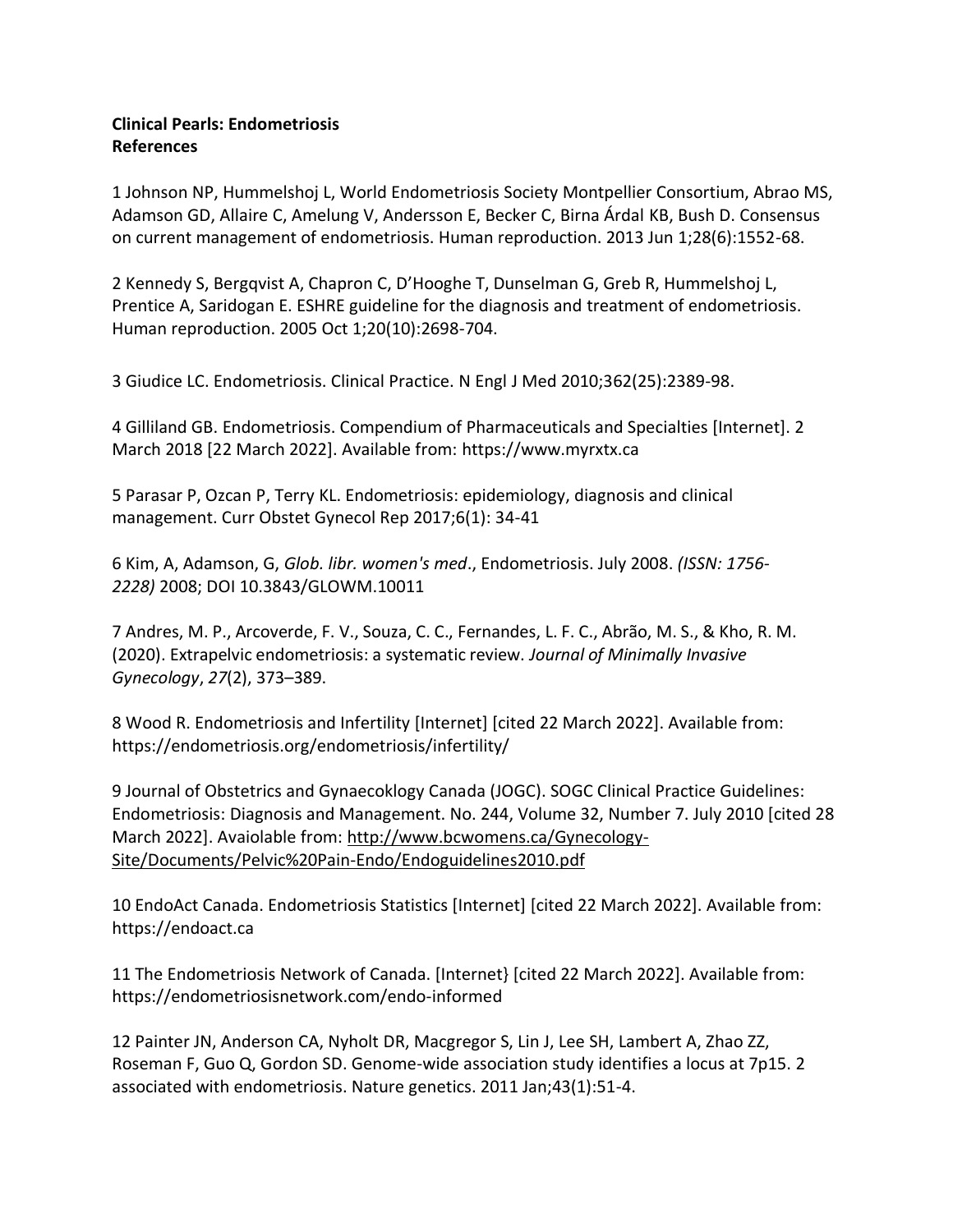13 Moen MH and Magnus P. The familial risk of endometriosis. [Acta Obstet Gynecol](http://www.ncbi.nlm.nih.gov/pubmed/8213105)  Scand [1993;72\(7\):560-4.](http://www.ncbi.nlm.nih.gov/pubmed/8213105)

14 *Vest, K and Lynch, S.E*. Endometriosis. In: DiPiro JT et al. *Pharmacotherapy: A Pathophysiologic Approach*. 11th ed. New York, NY: McGraw-Hill; 2020

15 Leyland N, Casper R, Laberge P, Singh SS, Allen L, Arendas K, Leyland N, Allaire C, Awadalla A, Best C, Contestabile E. Endometriosis: diagnosis and management. Journal of Endometriosis. 2010 Jul;2(3):107-34. Also available online from: [https://www.jogc.com/article/S1701-](https://www.jogc.com/article/S1701-2163(16)34589-3/pdf) [2163\(16\)34589-3/pdf](https://www.jogc.com/article/S1701-2163(16)34589-3/pdf)

16 Hughes EG, Fedorkow DM, Collins JA: A quantitative overview of controlled trials in endometriosis-associated infertility. Fertil Steril 59: 963, 1993

17 SOGC Endometriosis Working Group. Management of Symptoms Associated with Suspected or Confirmed Endometriosis [Internet]. April 2020 [cited 25 March 2022]. Available from: [https://sogc.org/common/Uploaded%20files/SOGC%20Endometriosis%20COVID19%20Update-](https://sogc.org/common/Uploaded%20files/SOGC%20Endometriosis%20COVID19%20Update-%20Endo%20Group%20Edits%20April%2018%202020.pdf) [%20Endo%20Group%20Edits%20April%2018%202020.pdf](https://sogc.org/common/Uploaded%20files/SOGC%20Endometriosis%20COVID19%20Update-%20Endo%20Group%20Edits%20April%2018%202020.pdf)

18 Rogers PA, D'Hooghe TM, Fazleabas A, Gargett CE, Giudice LC, Montgomery GW, Rombauts L, Salamonsen LA, Zondervan KT. Priorities for endometriosis research: recommendations from an international consensus workshop. Reproductive Sciences. 2009 Apr;16(4):335-46.

19 Schenken RS. Endometriosis (Beyond the Basics). UpToDate [Internet]. 21 August 2020 [cited 23 March 2022]. Available from: [https://www.uptodate.com/contents/endometriosis-beyond](https://www.uptodate.com/contents/endometriosis-beyond-the-basics)[the-basics](https://www.uptodate.com/contents/endometriosis-beyond-the-basics)

20 Kalaitzopoulos DR, Samartzis N, Kolovos GN, Mareti E, Samartzis EP, Eberhard M, Dinas K, Daniilidis A. Treatment of endometriosis: a review with comparison of 8 guidelines. BMC women's health. 2021 Dec;21(1):1-9.

21 Lamvu G, Soliman AM, Manthena SR, Gordon K, Knight J, Taylor HS. Patterns of prescription opioid use in women with endometriosis: evaluating prolonged use, daily dose, and concomitant use with benzodiazepines. Obstetrics and Gynecology. 2019 Jun;133(6):1120.

22 As-Sanie S, Soliman AM, Evans K, Erpelding N, Lanier RK, Katz NP. Short-acting and longacting opioids utilization among women diagnosed with endometriosis in the United States: a population-based claims study. Journal of Minimally Invasive Gynecology. 2021 Feb 1;28(2):297-306.

23 NP Johnson, L Hummelshoj, GD Adamson, *et al.* World Endometriosis Society consensus on the classification of endometriosis Hum Reprod, 32 (2017), pp. 315-324.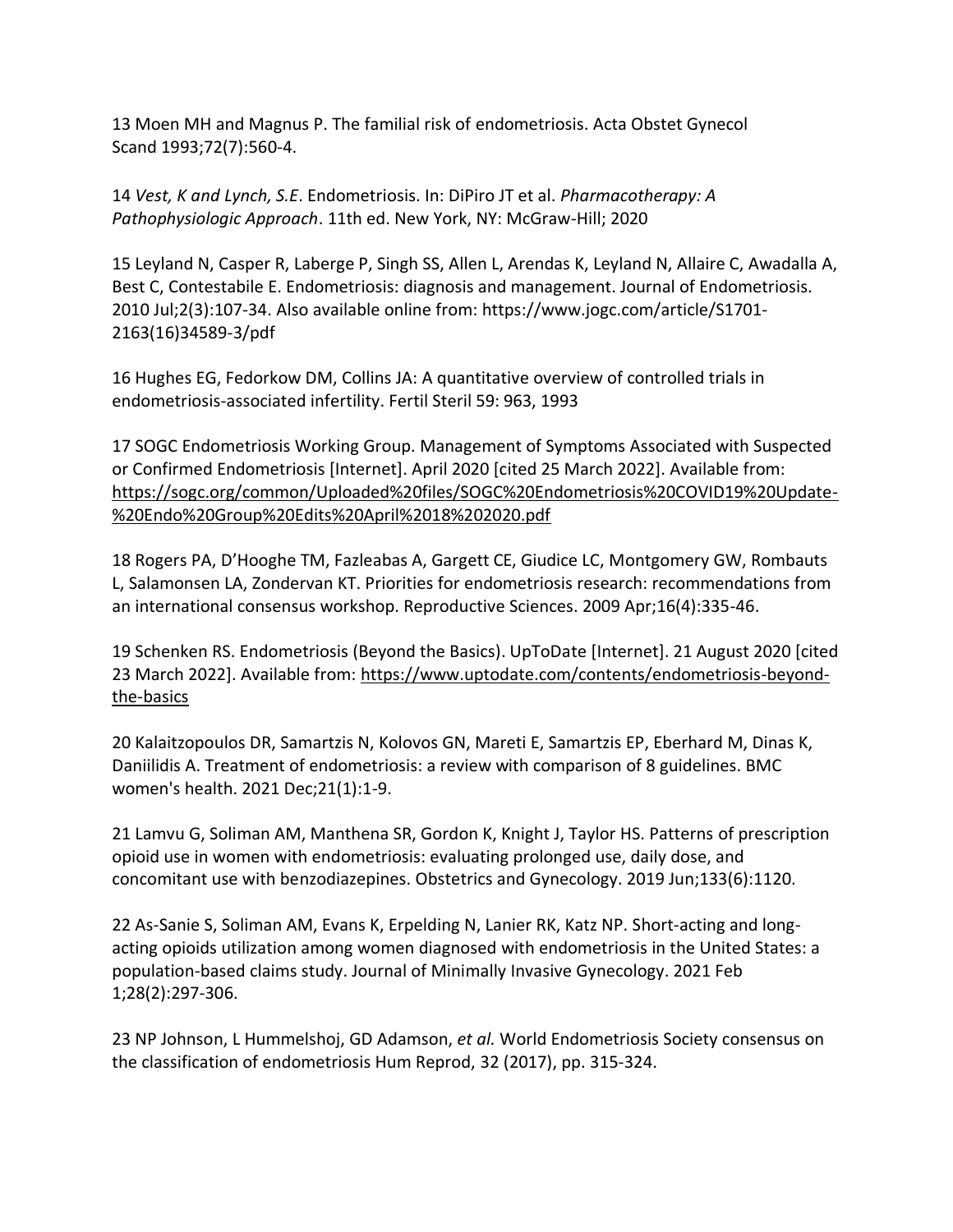24 Lamvu G, Soliman AM, Johns B, Vora JB, Estes SJ. Impact of pain and nonpain co-morbidities on opioid use in women with endometriosis. Journal of Comparative Effectiveness Research. 2020 Oct;10(1):17-27.

25 Barbieri RL, Evans S, Kistner RW. Danazol in the treatment of endometriosis: analysis of 100 cases with a 4-year follow-up. Fertility and Sterility. 1982 Jun 1;37(6):737-46.

26 Falcone T, Flyckt R. Clinical management of endometriosis. Obstetrics & Gynecology. 2018 Mar 1;131(3):557-71.

27 Bergqvist IA. Hormonal regulation of endometriosis and the rationales and effects of gonadotrophin-releasing hormone agonist treatment: a review. Human Reproduction (Oxford, England). 1995 Feb 1;10(2):446-52.

28 Dawood MY, Ramos J, Khan-Dawood FS. Depot leuprolide acetate versus danazol for treatment of pelvic endometriosis: changes in vertebral bone mass and serum estradiol and calcitonin. Fertility and sterility. 1995 Jun 1;63(6):1177-83.

29 Surrey ES, Hornstein MD, Add-Back Study Group. Prolonged GnRH agonist and add-back therapy for symptomatic endometriosis: long-term follow-up. Obstetrics & Gynecology. 2002 May 1;99(5):709-19.

30 Waller KG, Shaw RW. Gonadotropin-releasing hormone analogues for the treatment of endometriosis: long-term follow-up. Fertility and sterility. 1993 Mar 1;59(3):511-5.

31 Pereira A, Herrero-Trujillano M, Vaquero G, Fuentes L, Gonzalez S, Mendiola A, Perez-Medina T. Clinical Management of Chronic Pelvic Pain in Endometriosis Unresponsive to Conventional Therapy. Journal of Personalized Medicine. 2022 Jan;12(1):101.

32 Maddern, J.; Grundy, L.; Castro, J.; Brierley, S.M. Pain in Endometriosis. *Front. Cell. Neurosci.*  2020, *14*, 590823.

33 Vannuccini S, Lazzeri L, Orlandini C *et al.* Mental health, pain symptoms and systemic comorbidities in women with endometriosis: a cross-sectional study. *J. Psychosom. Obstet. Gynaecol.* 39(4), 315–320 (2018).

34 Whitaker LH, Reid J, Choa A, McFee S, Seretny M, Wilson J, Elton RA, Vincent K, Horne AW. An exploratory study into objective and reported characteristics of neuropathic pain in women with chronic pelvic pain. PLoS One. 2016 Apr 5;11(4):e0151950.

35 Nirgianakis K, Egger K, Kalaitzopoulos DR, Lanz S, Bally L, Mueller MD. Effectiveness of dietary interventions in the treatment of endometriosis: a systematic review. Reproductive sciences. 2021 Mar 24:1-7.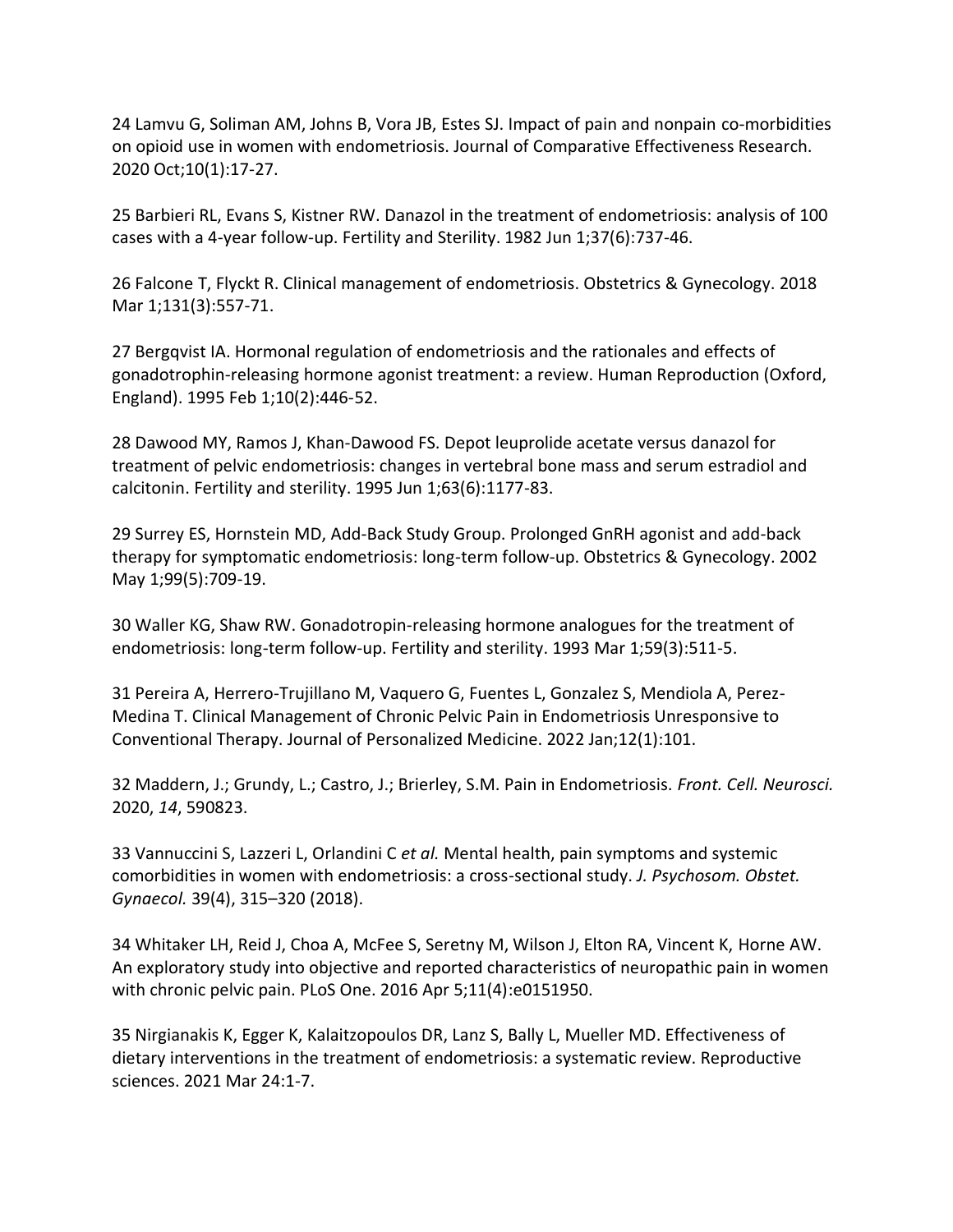36 Kalaitzopoulos DR, Lempesis IG, Athanasaki F, Schizas D, Samartzis EP, Kolibianakis EM, Goulis DG. Association between vitamin D and endometriosis: a systematic review. Hormones. 2020 Jun;19(2):109-21.

37 Chen I, Thavorn K, Yong PJ, Choudhry AJ, Allaire C. Hospital-associated cost of endometriosis in Canada: a population-based study. Journal of Minimally Invasive Gynecology. 2020 Jul 1;27(5):1178-87.

38 Dinh T, Flaxman T, Shea K, Singh SS. What Are Patients Reading? Quality Assessment of Endometriosis Information on the Internet. Journal of Obstetrics and Gynaecology Canada. 2022 Jan 1;44(1):11-20.

39 Estes SJ, Huisingh CE, Chiuve SE, Petruski-Ivleva N, Missmer SA. Depression, anxiety, and selfdirected violence in women with endometriosis: A retrospective matched-cohort study. American journal of epidemiology. 2021 May;190(5):843-52.

40 Pundir, J., Omanwa, K., Kovoor, E., Pundir, V., Lancaster, G., & Barton-Smith, P. (2017). Laparoscopic excision versus ablation for endometriosis-associated pain: an updated systematic review and meta-analysis. *Journal of minimally invasive gynecology*, *24*(5), 747–756.

41 Ang-Lee MK, Moss J, Yuan CS. Herbal medicines and perioperative care. *JAMA*. 2001;286:208-216.

42 Whinney C. Perioperative medication management: general principles and practical applications. *Cleve Clin J Med*.

43 Stovall TG, Mann WJ. Abdominal hysterectomy. UpToDate [Internet] [cited on 27 March 2022]. Available from: [https://www.uptodate.com/contents/abdominal-hysterectomy-beyond](https://www.uptodate.com/contents/abdominal-hysterectomy-beyond-the-basics)[the-basics](https://www.uptodate.com/contents/abdominal-hysterectomy-beyond-the-basics)

44 ACOG Committee on Practice Bulletins–Gynecology. ACOG Practice Bulletin no. 84: prevention of deep vein thrombosis and pulmonary embolism. *Obstet Gynecol*. 2007;110:429- 440.

45 Regier L, Jensen B, Downey S. Oral hormonal Contraception. RxFiles 12<sup>th</sup> Edition, p. 161

46 Van Eyk N, van Schalkwyk J, Yudin MH, Allen VM, Bouchard C, Boucher M, Caddy S, Castillo E, Money DM, Murphy KE, Ogilvie G. Antibiotic prophylaxis in gynaecologic procedures. Journal of Obstetrics and Gynaecology Canada. 2012 Apr 1;34(4):382-91.

47 Stany MP, Farley JH. Complications of gynecologic surgery. *Surg Clin North Am*. 2008;88:343- 359.